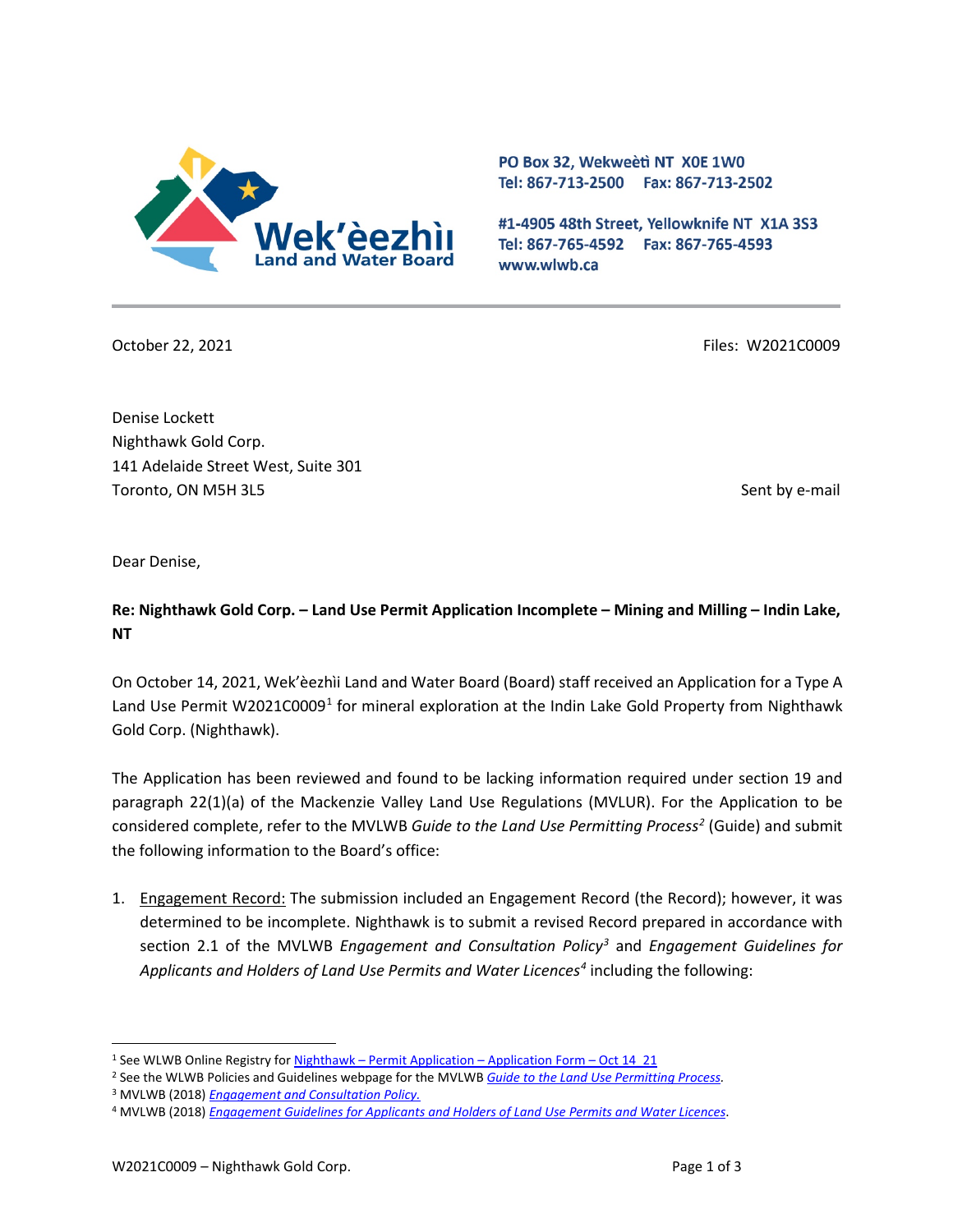- a. Potentially Affected Parties: The Record indicates that staff at NWT Treaty 8 Tribal Corporation, North Slave Métis Alliance (NSMA), Yellowknives Dene First Nation (YKDFN), and Łutsël K'é Dene First Nation (LKDFN) were emailed on May 8, 2021 with a follow-up email sent October 18, 2021. Deninu Kųę́ First Nations (DKFN) was emailed on October 18, 2021. It is unknown if any of these parties received the emails. Nighthawk is to update the Record to indicate when and how Nighthawk followed up with parties to ensure the communication attempt was received. Follow-up to ensure receipt of written notification is best practice and is required for this application (a phone call, at minimum, is recommended in this case).
- b. Government Departments: The Record indicates that staff at the Government of the Northwest Territories – Prince of Wales Northern Heritage Center (GNWT-PWNHC) and GNWT – Department of Lands were contacted on October 18, 2021. It is unknown if these departments received the emails. Nighthawk is to update the Record to indicate when and how Nighthawk followed up to ensure the communication attempt was received.
- 2. Closure and Reclamation Plan: The submission references the interim Closure and Reclamation Plan (CRP) Version 3.3<sup>[5](#page-1-0)</sup> that was approved by the Board on May 21, 2021.<sup>[6](#page-1-1)</sup> The approved interim CRP was submitted under the existing authorization W2018L2-0003 for non-federal lands. Version 3.3 of the interim CRP does not cover all Project activities, including the Colomac camp. The Guide to the Land Use Permitting Process and Guide to the Water Licensing Process indicates that a description of the purpose, nature, and location of all activities for all phases, including closure and reclamation, should be included in the Application. Please provide a description of closure and reclamation activities for the entire Project proposed in the Type A Licences and the Type A Land Use Permit.
- 3. RECLAIM Estimate: Nighthawk submitted a RECLAIM estimate with the submission, in part, to address the Board's decision on Version 3.3 of the interim CRP.<sup>[7](#page-1-2)</sup>
	- a. Part of the Board's decision on the interim CRP Version 3.3 required Nighthawk to engage with the landowners (i.e., GNWT and CIRNAC) in the development of the RECLAIM estimate. Please provide evidence that CIRNAC and GNWT were engaged in the development of the RECLAIM estimate.
	- *b.* During development of a RECLAIM estimate, the *MVLWB/INAC/GNWT Guidelines for Closure and Reclamation Cost Estimates for Mines[8](#page-1-3)* requires that supporting documentation be submitted that describes assumptions and inputs that were used to develop the closure cost estimate. Additionally, it was noted that some site-specific costs have been used in the RECLAIM estimate but no supporting information was provided. Please provide supporting documentation for the RECLAIM estimate, including information regarding the proposed site-specific costs.

<span id="page-1-2"></span><sup>7</sup> *Ibid.*

<span id="page-1-0"></span><sup>&</sup>lt;sup>5</sup> See WLWB Online Registry for W2018L2-0003 - Nighthawk - ICRP Version 3.3 - Aug 28 20

<span id="page-1-1"></span><sup>6</sup> See WLWB Online Registry for W2018L2-0003 - Nighthawk - ICRP Version 3.3 - Reasons for Decision - May 21\_21

<span id="page-1-3"></span><sup>8</sup> MVLWB/GNWT/INAC (2017) Guidelines for [Closure and Reclamation Cost Estimates for](https://mvlwb.com/sites/default/files/images/Closure%20Cost%20Estimating%20Guidelines_FINAL_Nov%2024%202017.pdf) Mines